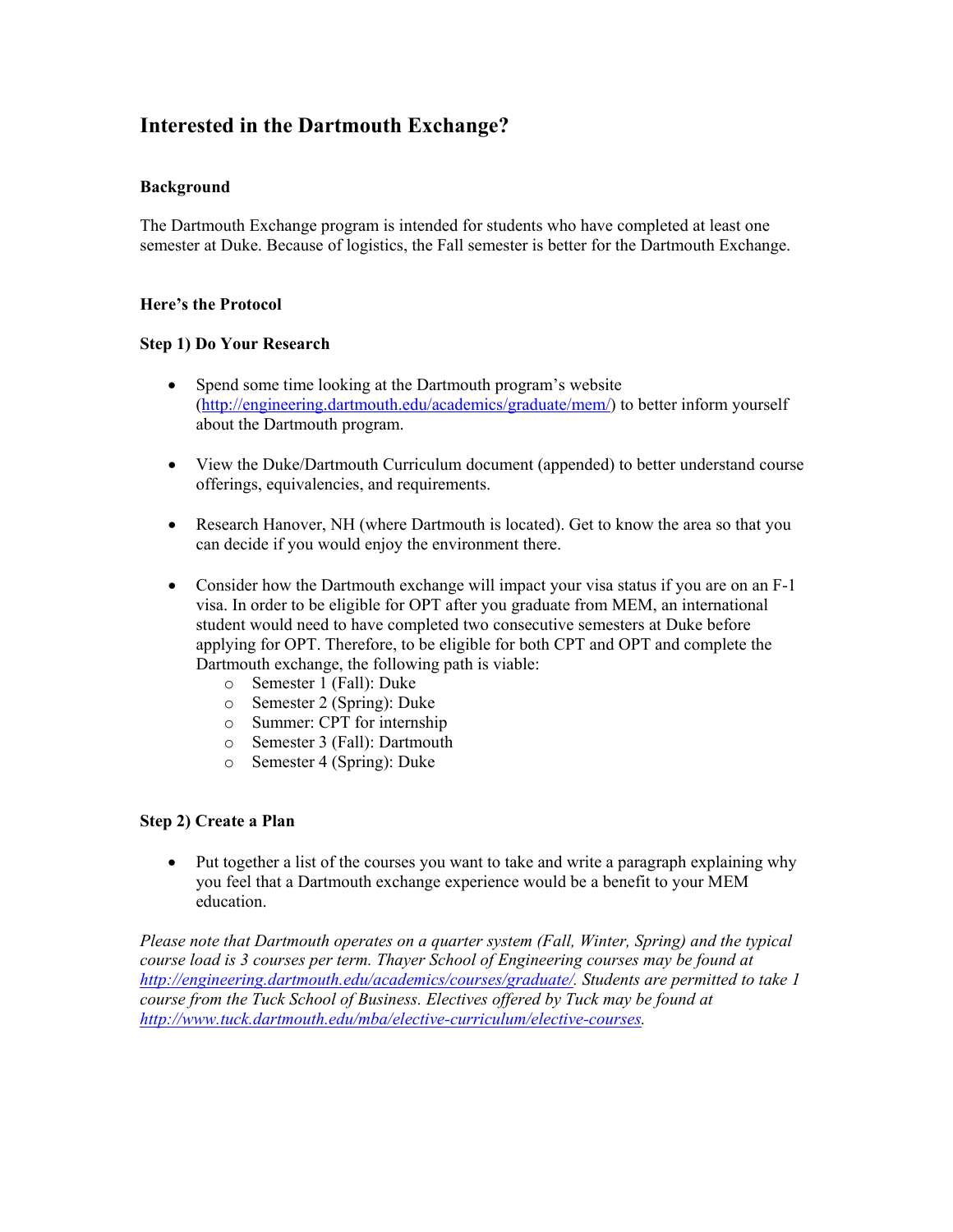### **Step 3) Meet with MEM Academic Coordinator**

• Schedule an appointment with the MEM Academic Coordinator to talk through your course plans and paragraph of intent. Based on this meeting, the MEM Academic Coordinator can help you decide if moving forward with an exchange is the right fit for you.

### **Step 4) Meet with Prof. Morales**

- If you and the MEM Academic Coordinator decide that moving forward with an exchange plan makes sense, she will help you arrange a meeting with Prof. Morales to finalize your plans.
- You must bring your course approval form (Duke/Dartmouth Curriculum document) with you to your meeting with Prof. Morales.
- Prof. Morales will then reach out to Dartmouth on your behalf to make sure the classes you want are likely to be available and to determine if Dartmouth will be able to accommodate your specific needs and goals.

### **Step 5) Logistics**

- **Inform MEM Academic Coordinator of intent to study at Dartmouth before February 15th for students seeking to study at Dartmouth in the fall term. For other terms, domestic student should let the MEM Academic Coordinator know 2 months before the start of the term and international students should let the MEM Academic Coordinator know 4 months before the start of the term (additional time required for visa processing).**
- If Prof. Morales and Dartmouth agree that an exchange will help you reach your academic goals, you will need to make all necessary arrangements.
- First you must collect the following documents:
	- o Completed Dartmouth Exchange form (on MEM Resource Page)
	- o Duke MEM transcript (unofficial is fine)
	- o Undergrad transcripts (unofficial is fine)
	- o List of intended courses to be taken at Dartmouth (see Duke/Dartmouth Curriculum document for guidance)
- Once you have these documents ready, they must be mailed to:

Graduate Admissions Thayer School of Engineering Dartmouth College 8000 Cummings Hall Hanover, NH 03755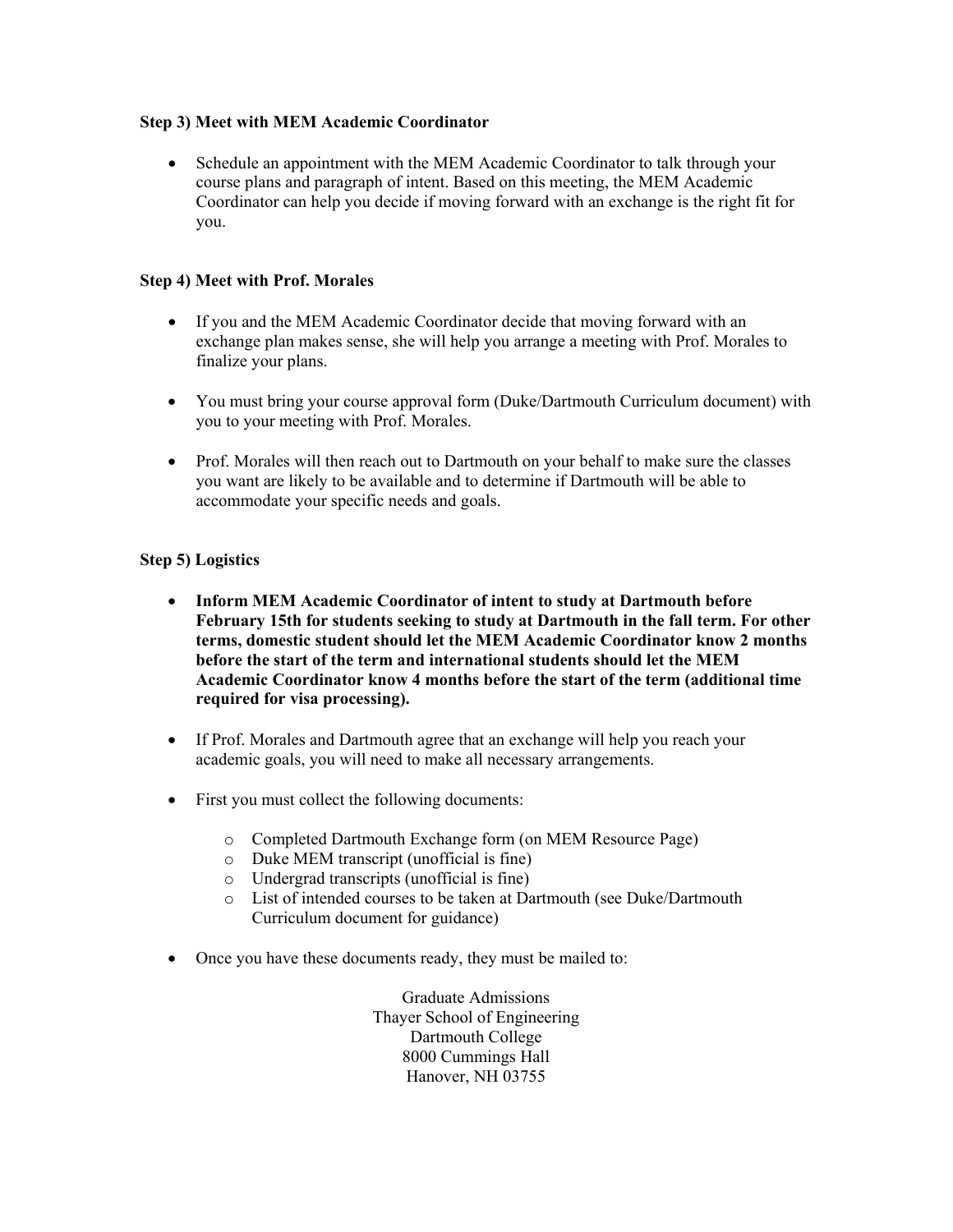- If you are an international student, your visa will have to be shifted to Dartmouth. You must make an appointment with Duke Visa Services to make the proper arrangements.
- You will be responsible for coordinating your own accommodations and travel arrangements.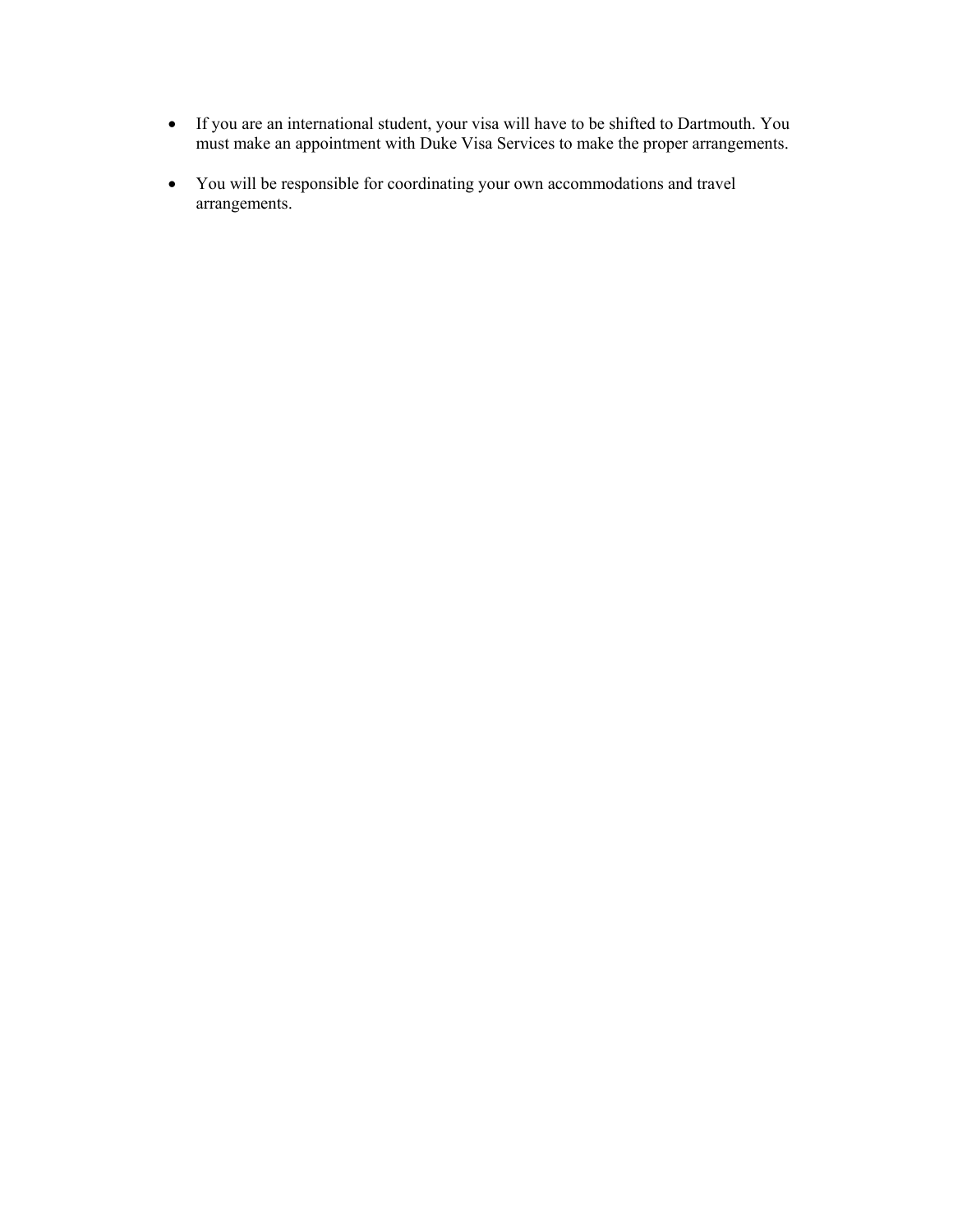# Duke

<sub>MASTER OF</sub><br>Engineering<br>Management

DUKE/DARTMOUTH CURRICULUM P. 1 OF 3

# **Duke/Dartmouth Curriculum**

Below you will find curricular guidance and a course approval form for students interested in spending a semester at Dartmouth.

\*Please note that degree requirements remain the same for students that choose to spend a semester at Dartmouth.

## Substantially Equivalent Courses

Substantially equivalent courses may be substituted for each other in order to fulfill degree requirements. Additionally, credit may be received only once for each substantially equivalent class pair. For example, you cannot receive credit toward your degree for EGRMGMT 510: Marketing taken at Duke and ENGM 181: Marketing taken at Dartmouth. Only one of these courses may be used to fulfill degree requirements. As classes are added, this list will need to be updated. If there are questions regarding substantially equivalent courses, please see one of the Directors of the program.

| <b>Duke Class</b>                                                               | <b>Semester</b> | <b>Dartmouth Class</b>                                   | <b>Ouarter</b> |
|---------------------------------------------------------------------------------|-----------------|----------------------------------------------------------|----------------|
| <b>EGRMGMT 510: Marketing</b>                                                   | Fall            | <b>ENGM 181: Marketing</b>                               | Fall           |
| EGRMGMT 520: Intellectual Property,<br>Business Law, and Entrepreneurship       | Spring          | ENGM 188 Law, Technology and<br>Entrepreneurship         | Fall           |
| EGRMGMT 530: Accounting and Finance                                             | Fall            | <b>ENGM 179 Financial and Managerial</b><br>Accounting   | Winter         |
| <b>EGRMGMT 540: Management</b>                                                  | Fall,<br>Spring | None                                                     | N/A            |
| <b>EGRMGMT 560: Project Management</b>                                          | Fall            | <b>ENGM 186: Technology Project</b><br>Management        | Winter         |
| <b>EGRMGMT 562: Operations Management</b>                                       | Fall            | <b>ENGM 183: Operations Management</b>                   | Spring         |
| <b>EGRMGMT 584: Advanced Engineering</b><br>Systems Optimization and Simulation | Fall            | ENGM 184: Introduction to<br><b>Optimization Methods</b> | Fall           |
| <b>EGRMGMT 580: Decision Models</b>                                             | Spring          | ENGG 177 Decision-Making under<br>Risk and Uncertainty   | Fall           |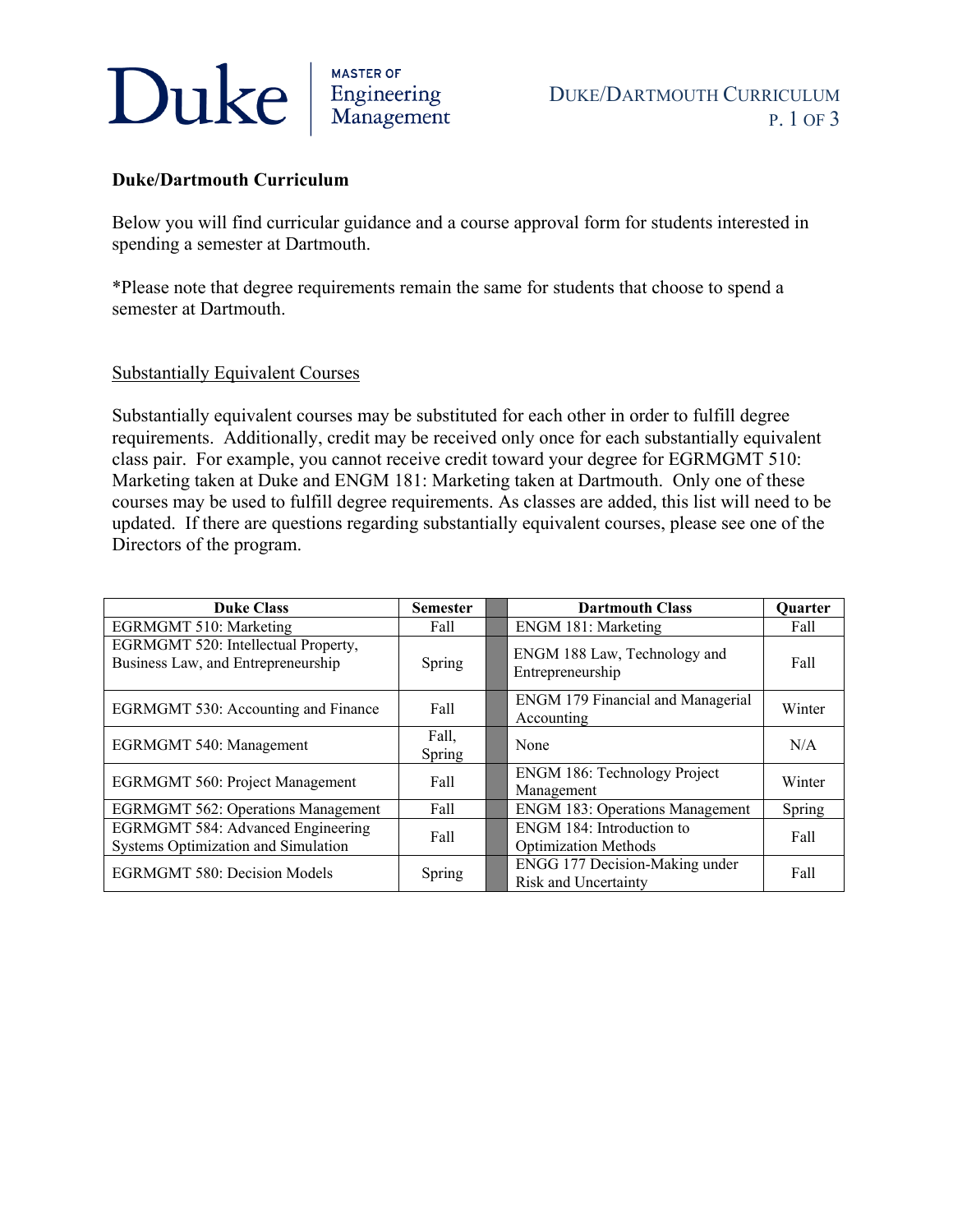# Duke **Engineering**

# Core Management Courses

Duke's MEM Program requires 4 core management classes in Marketing, Law, Finance, and Management. Classes that fulfill the core management requirements are shown below:

| Topic Area            | School    | Acceptable Class                                      | Offered |  |
|-----------------------|-----------|-------------------------------------------------------|---------|--|
| Marketing             | Duke      | <b>EGRMGMT 510: Marketing</b>                         | Fall    |  |
|                       | Dartmouth | ENGM 181: Marketing                                   | Fall    |  |
| Law                   | Duke      | EGRMGMT 520: Intellectual Property, Business Law, and | Spring  |  |
|                       |           | Entrepreneurship                                      |         |  |
|                       | Dartmouth | ENGM 188 Law, Technology and Entrepreneurship         | Fall    |  |
| Finance<br>Management |           | EGRMGMT 530: Finance                                  |         |  |
|                       | Duke      |                                                       | Fall    |  |
|                       |           | or                                                    |         |  |
|                       |           |                                                       |         |  |
|                       |           | EGRMGMT 532: Adv Corp Fin: Technology Based Firms*    | Spring  |  |
|                       |           | ENGM 179 Financial and Managerial Accounting          |         |  |
|                       | Dartmouth |                                                       | Winter  |  |
|                       |           | or                                                    |         |  |
|                       |           |                                                       |         |  |
|                       |           | <b>ENGM 180 Corporate Finance</b>                     | Spring  |  |
|                       | Duke      |                                                       |         |  |
|                       |           | <b>EGRMGMT 540: Management</b>                        | Spring  |  |
|                       | Dartmouth | No comparable course in Thayer School of Engineering  |         |  |

\*fulfills requirement for Duke/Dartmouth students only. Duke students must take EGRMGMT 530.

# Technical Electives

Both Duke University and Dartmouth offer a broad range of technical electives that may be used to fulfill degree requirement. For possible technical electives at Dartmouth's Thayer School of Engineering or Tuck School of Business, please see the links below.

<http://engineering.dartmouth.edu/graduate/courses/> <http://www.tuck.dartmouth.edu/> (Tuck's coursework)

The limitations regarding technical electives are:

- Graduate courses taken at Dartmouth are not substantially equivalent to ones taken at Duke.
- Graduate courses must have technical content.
- Any technical electives taken at the Tuck School of Business must be approved by the one of the Directors of the program.